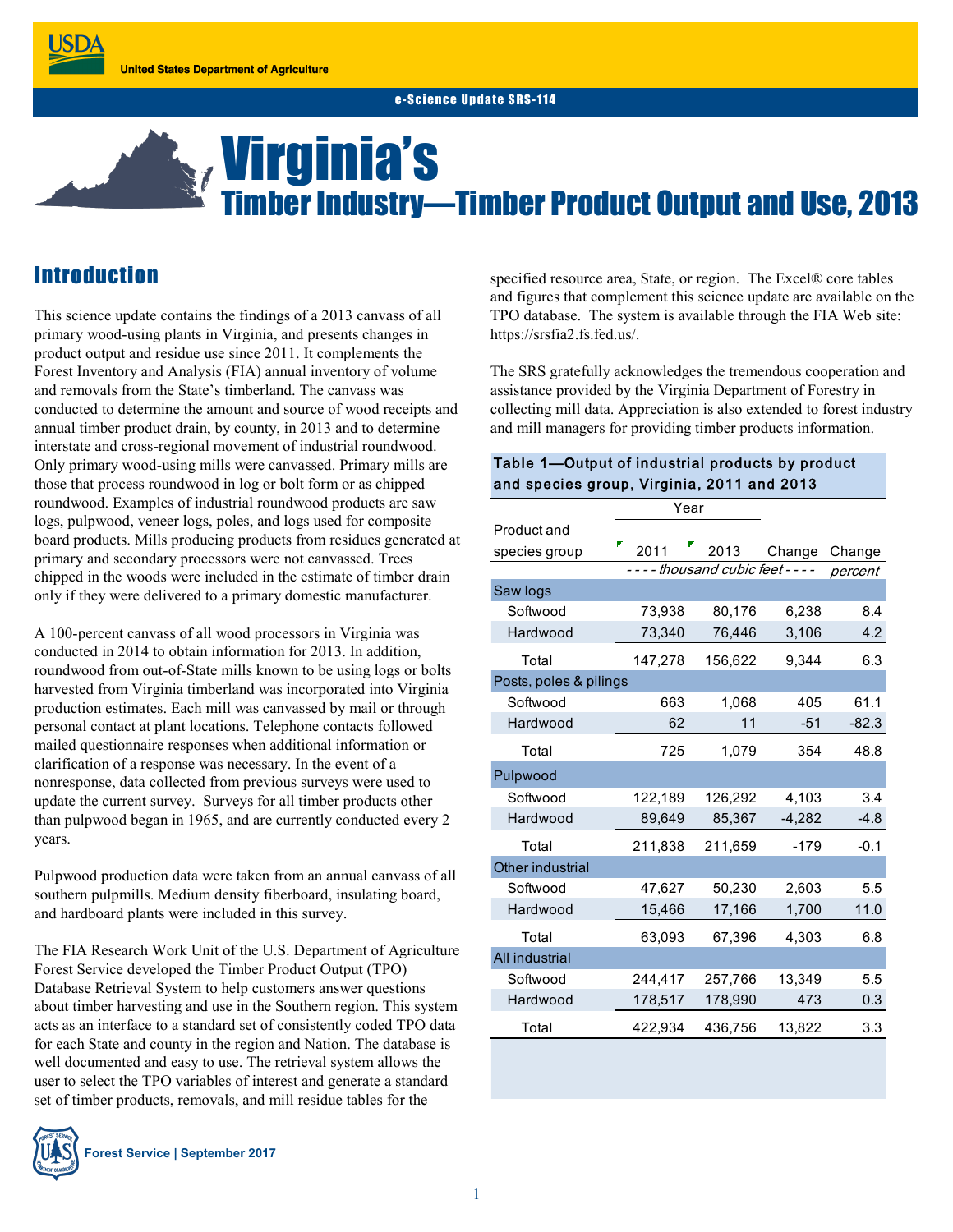## All Products

Industrial timber product output from roundwood increased 13.8 million cubic feet, or 3 percent, to 436.8 million cubic feet.

Output of industrial softwood roundwood products was up 6 percent, to 257.8 million cubic feet, while output of industrial hardwood roundwood products increased < 1 percent to 179.0 million cubic feet (fig. 1).

Pulpwood and saw logs were the principal roundwood products in 2013. Combined output of these two products totaled 368.3 million cubic feet and accounted for 84 percent of the State's total industrial roundwood output (fig. 2).

Total receipts at Virginia mills, which included roundwood harvested and retained in the State and roundwood imported from



Year

Figure 1—Roundwood production for all products by species group and year, Virginia.

other States, were up 7 percent from 410.8 million cubic feet to 440.0 million cubic feet.

At the same time, the number of primary roundwood-using plants in Virginia increased from 126 in 2011 to 130 in 2013 (fig. 3).

Across all products, 87 percent of roundwood harvested was retained for processing at Virginia mills. Exports of roundwood to other States amounted to 54.7 million cubic feet, while imports of roundwood amounted to 57.9 million cubic feet making the State a net importer of roundwood.



Figure 2—Roundwood production by type of product, Virginia, 2013.



Composite Panel/Engineered Wood Product (EWP) mill

- Miscellaneous mill
- Pulp/Paper mill Post/Pole/Piling mill
- 
- Saw mill (includes cooperage/stave, handle mills) Veneer/plywood mill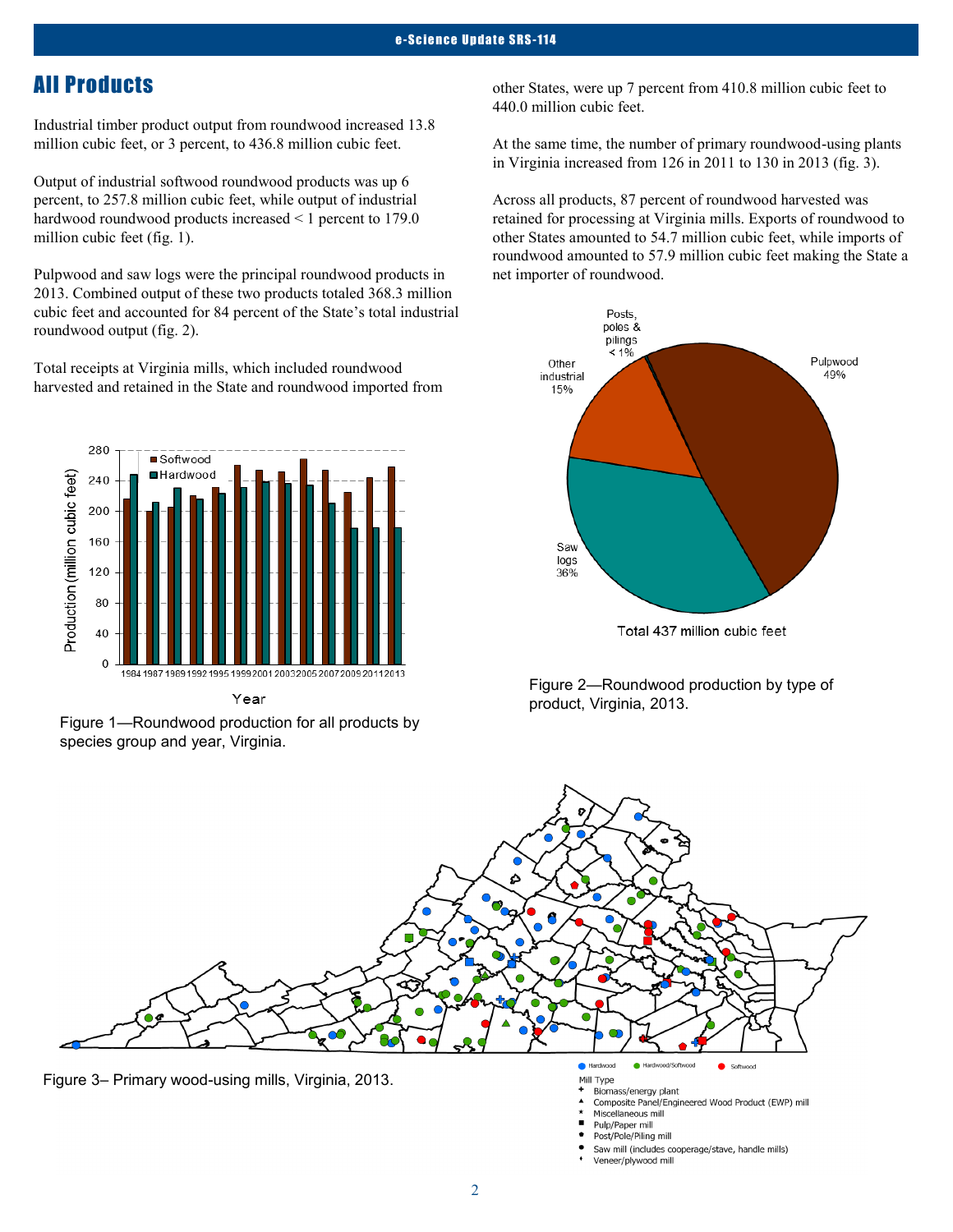#### Pulpwood

Total pulpwood production decreased < 1 percent to 211.7 million cubic feet but accounted for 48 percent of the State's total roundwood TPO compared to 50 percent of total TPO in 2011. Softwood output was up to 126.3 million cubic feet, while hardwood output decreased to 85.4 million cubic feet (fig. 4). Softwood output increased by 3 percent over 2011, while hardwood output decreased by 5 percent compared to 2011.

Eight pulpmill facilities were operating and receiving roundwood in Virginia in 2013. Total pulpwood receipts for these mills increased to 211.2 million cubic feet, accounting for 48 percent of total receipts for all mills.



Figure 4—Roundwood pulpwood production by species group and year, Virginia.

Eighty-six percent of roundwood cut for pulpwood was retained for processing at Virginia pulpmills. Roundwood pulpwood accounted for 55 percent of total known exports and 51 percent of total imports.

### Saw Logs

Saw logs accounted for 36 percent of the State's total roundwood products. Output of softwood saw logs increased 8 percent to 80.2 million cubic feet, while that of hardwood saw logs was up 4 percent to 76.4 million cubic feet (fig. 5).

In 2013, Virginia had 107 sawmills, 2 more mills than in 2011. Total saw-log receipts were up 1.9 million cubic feet to 147.9 million cubic feet. Softwood saw-log receipts increased 4 percent to 71.2 million cubic feet, while those of hardwoods were down 1 percent to 76.7 million cubic feet.

Virginia retained 90 percent of its saw-log production for within State manufacture, with saw-log exports exceeding imports by 8.7 million cubic feet in 2013.



Figure 5—Roundwood saw-log production by species group and year, Virginia.

## Other Industrial Products

Roundwood harvested for other industrial uses such as poles, posts, composite panel, veneer logs, mulch, residential firewood, industrial fuel, logs for log homes, and all other industrial products totaled 68.5 million cubic feet. Softwood made up 75 percent of the other industrial products volume.

The number of plants producing other industrial products totaled 15 in 2013. Combined receipts of other industrial products from softwood and hardwood increased 3 percent to 80.9 million cubic feet. Industrial fuel accounted for 23.6 million cubic feet, or 29 percent, of receipt volume for this category.